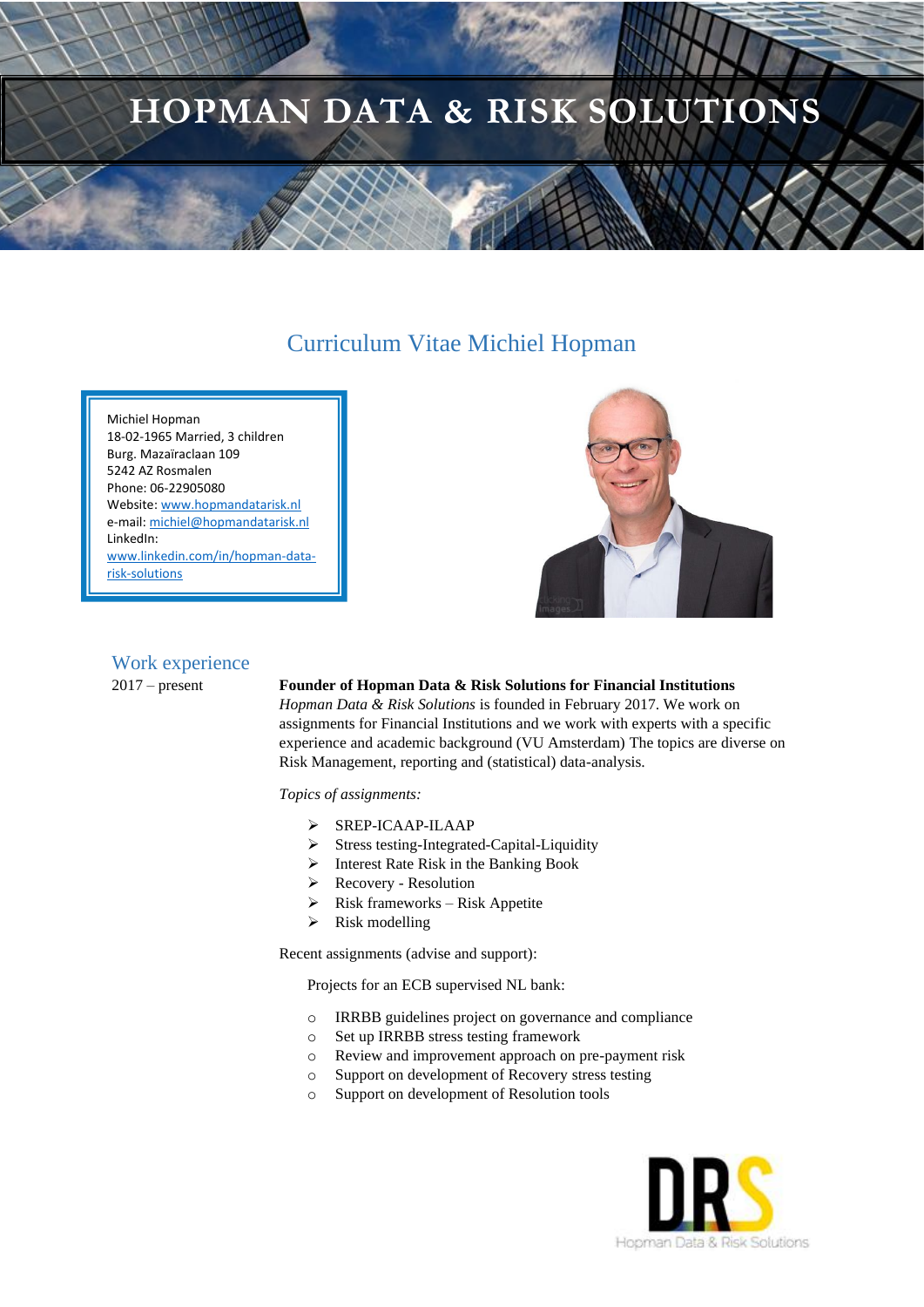|                  | Projects for an investment manager:                                                                                                                                                                                                                                                                                                                                                                                                                                                                                                                                                                                                                                                              |
|------------------|--------------------------------------------------------------------------------------------------------------------------------------------------------------------------------------------------------------------------------------------------------------------------------------------------------------------------------------------------------------------------------------------------------------------------------------------------------------------------------------------------------------------------------------------------------------------------------------------------------------------------------------------------------------------------------------------------|
|                  | Development of an Integrated Risk Management framework<br>$\circ$<br>Development of a Liquidity Stress test framework conform ESMA<br>$\circ$<br>Development of the Risk governance structure<br>$\circ$<br>Development of the ICAAP<br>$\circ$                                                                                                                                                                                                                                                                                                                                                                                                                                                  |
|                  | Other projects:                                                                                                                                                                                                                                                                                                                                                                                                                                                                                                                                                                                                                                                                                  |
|                  | SREP process for a small bank<br>$\circ$<br>Financial metrics for a Fintech on Asset Management data<br>$\circ$<br>Gap-analysis on the EBA guidelines IRRBB for an ECB supervised bank<br>$\circ$<br>Credit spread risk model (market risk) development for capital requirements<br>$\circ$<br>for an ECB supervised bank<br>Statistical analysis on a credit score PD model of a medium bank<br>$\circ$<br>Review on a Strategic Risk Forecast model a medium bank<br>$\circ$                                                                                                                                                                                                                   |
| $2012$ – present | Lecturer Risk Management VU Amsterdam                                                                                                                                                                                                                                                                                                                                                                                                                                                                                                                                                                                                                                                            |
|                  | Lecturer in the bachelor program "Minor Risk"<br>$\circ$<br>Paper coordinator PGO master Risk Management for Financial Institutions<br>$\circ$                                                                                                                                                                                                                                                                                                                                                                                                                                                                                                                                                   |
| 2012-present     | (Incompany) trainer<br>Lecturer and trainer for in company training and courses:<br>SREP developments (Hopman Data & Risk Solutions)<br>$\circ$<br>Capital & Liquidity Management and Basel III/IV (IIR)<br>$\circ$<br>Basel III/CRR-CRD IV (NIBE/SVV)<br>$\circ$                                                                                                                                                                                                                                                                                                                                                                                                                                |
| 2014-2017        | <b>Senior Manager Financial Risk Management</b><br>Deloitte<br>Senior Manager Financial Risk Management within Risk Advisory of Deloitte. The<br>department has an advisory focus on the financial industry. I was responsible for the<br>competence Integrated Risk Management, Basel III, SREP, BRRD with the focus on<br>banking. A selection of the different assignments:<br>Support on BRRD for a large bank<br>$\circ$<br>Teamlead at the MKB derivatives project of a large bank<br>$\circ$<br>Teamlead of a data oriented project regarding regulatory reporting<br>$\circ$<br>Improving Liquidity reporting of a medium bank<br>$\circ$<br>Improving ICAAP for a small bank<br>$\circ$ |
| 2012-2014        | Strategic advice project IRRBB for a medium bank<br>$\circ$<br><b>Van Lanschot Pension fund</b><br>Van Lanschot<br>Member of the Risk committee of the Van Lanschot Pension fund                                                                                                                                                                                                                                                                                                                                                                                                                                                                                                                 |
| 2010-2014        | <b>Manager Asset &amp; Liability Management</b><br>Van Lanschot<br>Manager of the ALM department: Financial Risk Management. Responsible for the<br>ALM of the bank. Focus on capital management, interest rate risk in the banking<br>book, liquidity management, stress testing, funds transfer pricing and Basel III/CRD<br>IV. Coordination of ILAAP/ICAAP and stress testing.                                                                                                                                                                                                                                                                                                               |

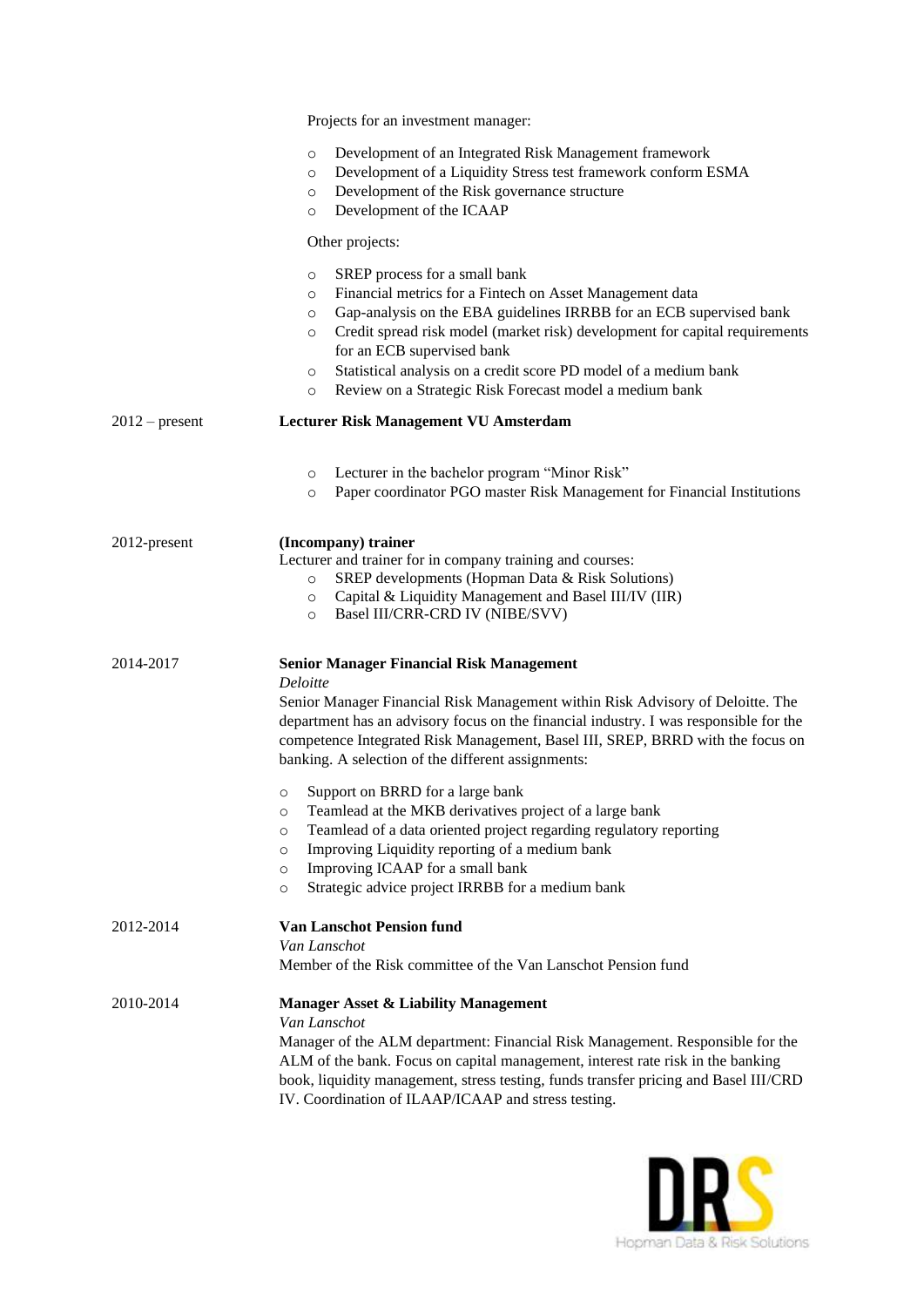| 2002-2010        | <b>Manager Product Management</b><br>Van Lanschot                                                                                                                                                                                                                                                                 |
|------------------|-------------------------------------------------------------------------------------------------------------------------------------------------------------------------------------------------------------------------------------------------------------------------------------------------------------------|
|                  | Manager of Product Management department with product managers, concept<br>managers, process managers and functional managers; all professionals (total varies<br>15-20 fte). Responsible for interest bearing products. Main products are mortgages,<br>corporate lending, savings and payment products.         |
| 2007-2008        | <b>Project Manager implementing Basel II credit IT-system</b><br>Van Lanschot<br>For a year, I have been full time responsible for implementing a Basel II credit risk<br>IT-system. In this project, I managed both internal and external employees; all<br>professionals (total ca. 25 fte.)                    |
| $1996 - 2002$    | Manager Financial Control & Risk Management<br>Van Lanschot<br>In charge of a department divided into a department Financial Control and a<br>department Risk Management.                                                                                                                                         |
| $1994 - 1996$    | <b>Treasury Assistant</b><br><b>SNS Bank</b><br>Broad support function with the primary task of coordinating attracting funding in the<br>wholesale markets. In addition, the development of interest risk models. This<br>development led to demand for management information on product and business<br>lines. |
| $1990 - 1994$    | <b>Member of staff at Treasury VSB Bank</b><br>Fortis Bank / ABN AMRO<br>Development Interest rate/ ALM management models, treasury control banking<br>products.                                                                                                                                                  |
| <b>Education</b> |                                                                                                                                                                                                                                                                                                                   |
| 1990             | <b>Master's degree Econometrics</b><br>University of Amsterdam, Amsterdam                                                                                                                                                                                                                                         |
|                  |                                                                                                                                                                                                                                                                                                                   |

During my studies I was a student assistant for 4 years. In this capacity, I lectured at the faculty of Econometrics in the field of Statistics and Mathematics. I also worked on a new specialization course "statistics in marketing".

### Publication

Author of a book published by Nibe/SVV (2000): "Interest rate risk management in banking" At a request of Nibe / SVV I wrote a book about interest rate risk and ALM in banking. It is published by Nibe and is regularly used in Nibe courses and other programs (including training VBA).

## Performance and skills

- $\checkmark$  Giving lectures to large groups of students and professionals
- $\checkmark$  Explaining complex matters understandable and clear
- $\checkmark$  Managing a department with professionals in a complex and changing environment
- ✓ Translating complex matters for stakeholders (Directors, Executive Board, Supervisory Board, DNB, Rating agencies)
- $\checkmark$  Developing a strategic view on risk management
- ✓ Developing risk management models, reports frameworks and policies
- $\checkmark$  Implementing management information system for risk and business